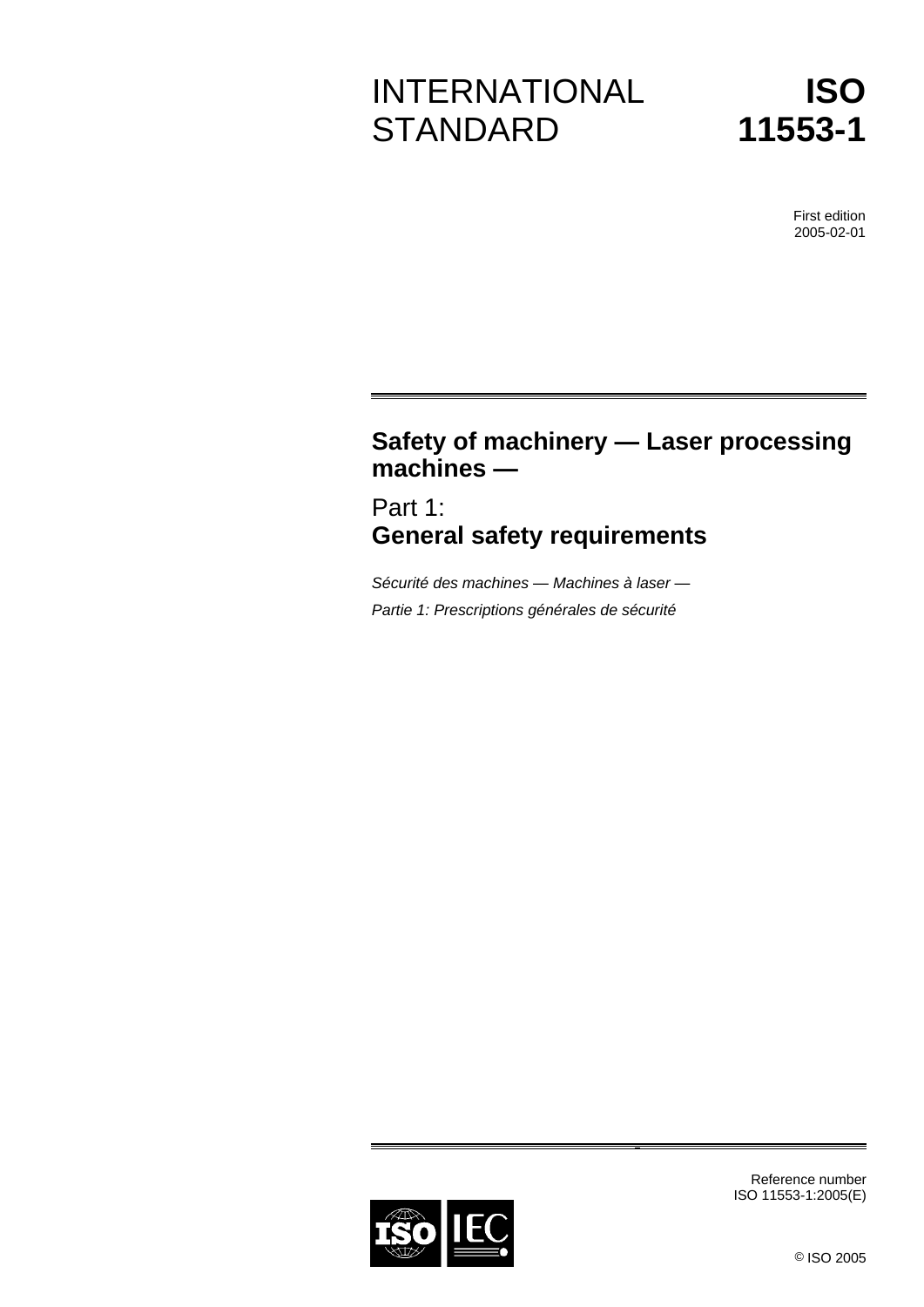#### **PDF disclaimer**

This PDF file may contain embedded typefaces. In accordance with Adobe's licensing policy, this file may be printed or viewed but shall not be edited unless the typefaces which are embedded are licensed to and installed on the computer performing the editing. In downloading this file, parties accept therein the responsibility of not infringing Adobe's licensing policy. The ISO Central Secretariat accepts no liability in this area.

Adobe is a trademark of Adobe Systems Incorporated.

Details of the software products used to create this PDF file can be found in the General Info relative to the file; the PDF-creation parameters were optimized for printing. Every care has been taken to ensure that the file is suitable for use by ISO member bodies. In the unlikely event that a problem relating to it is found, please inform the Central Secretariat at the address given below.

© ISO 2005

All rights reserved. Unless otherwise specified, no part of this publication may be reproduced or utilized in any form or by any means, electronic or mechanical, including photocopying and microfilm, without permission in writing from either ISO at the address below or ISO's member body in the country of the requester.

ISO copyright office Case postale 56 • CH-1211 Geneva 20 Tel. + 41 22 749 01 11 Fax + 41 22 749 09 47 E-mai[l copyright@iso.org](mailto:copyright@iso.org) We[b www.iso.org](http://www.iso.org/)

Published in Switzerland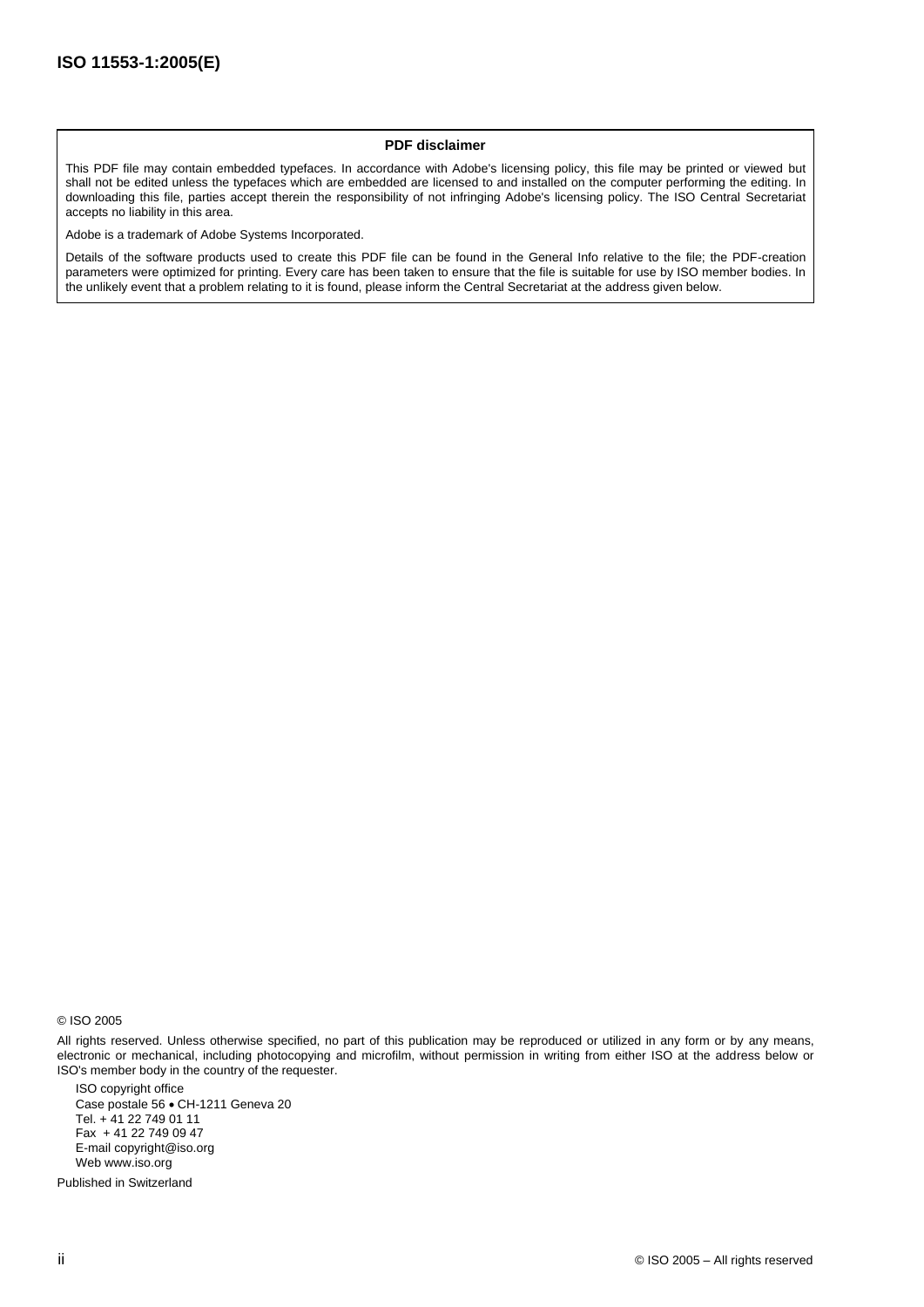# **Contents**

Page

| 1 <sup>1</sup>          |  |  |  |
|-------------------------|--|--|--|
| $\overline{2}$          |  |  |  |
| $\overline{\mathbf{3}}$ |  |  |  |
| 4                       |  |  |  |
| 5                       |  |  |  |
| 6                       |  |  |  |
| $\overline{7}$          |  |  |  |
| 8                       |  |  |  |
|                         |  |  |  |
|                         |  |  |  |
|                         |  |  |  |
|                         |  |  |  |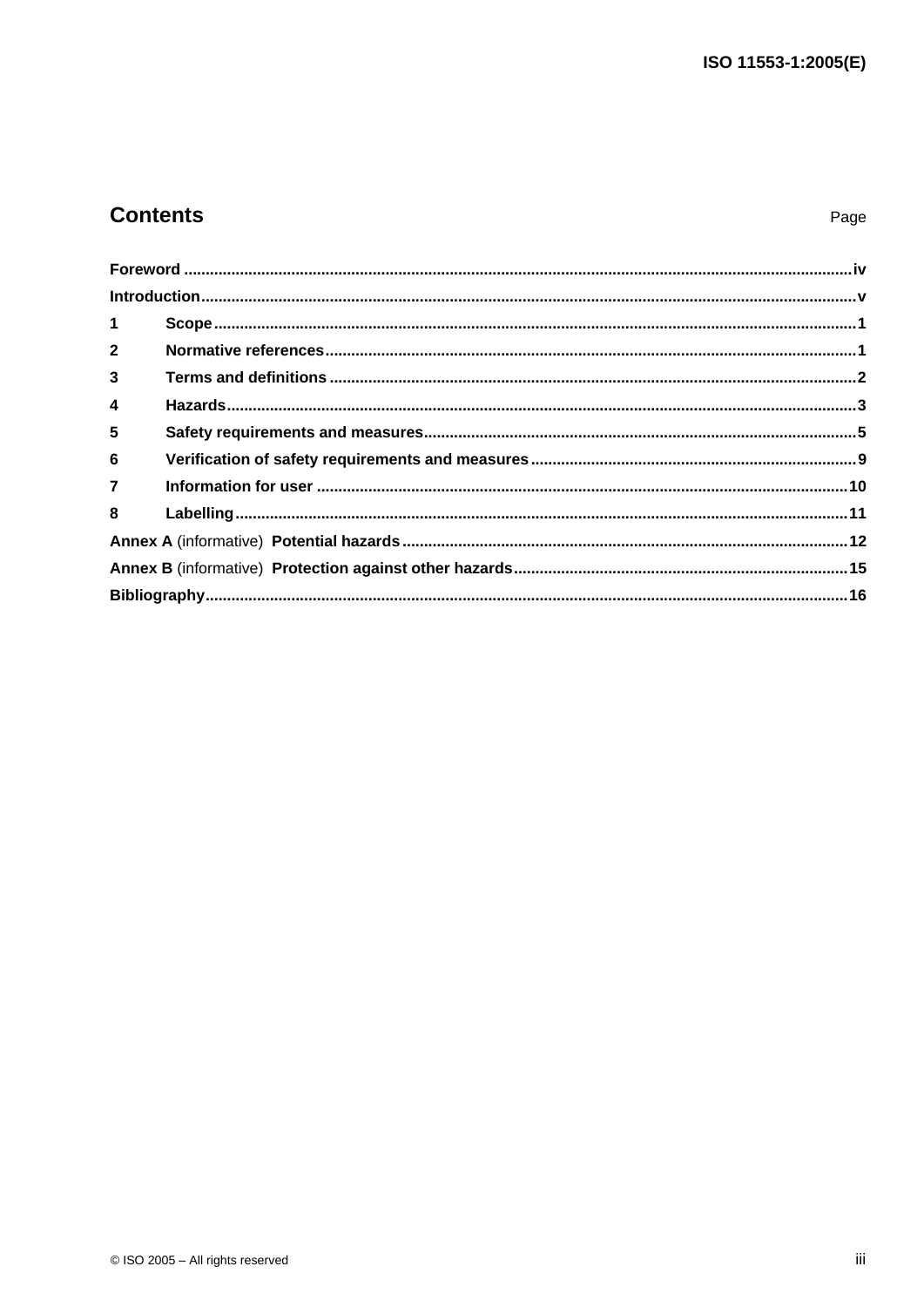## <span id="page-3-0"></span>**Foreword**

ISO (the International Organization for Standardization) is a worldwide federation of national standards bodies (ISO member bodies). The work of preparing International Standards is normally carried out through ISO technical committees. Each member body interested in a subject for which a technical committee has been established has the right to be represented on that committee. International organizations, governmental and non-governmental, in liaison with ISO, also take part in the work. ISO collaborates closely with the International Electrotechnical Commission (IEC) on all matters of electrotechnical standardization.

International Standards are drafted in accordance with the rules given in the ISO/IEC Directives, Part 2.

The main task of technical committees is to prepare International Standards. Draft International Standards adopted by the technical committees are circulated to the member bodies for voting. Publication as an International Standard requires approval by at least 75 % of the member bodies casting a vote.

Attention is drawn to the possibility that some of the elements of this document may be the subject of patent rights. ISO shall not be held responsible for identifying any or all such patent rights.

ISO 11553-1 was prepared by Technical Committee ISO/TC 172, *Optics and photonics*, Subcommittee SC 9, *Electro-optical systems*, in collaboration with IEC/TC 76, *Optical radiation safety and laser equipment*.

This first edition of ISO 11553-1 cancels and replaces ISO 11553:1996, which has been technically revised.

ISO 11553 consists of the following parts, under the general title *Safety of machinery — Laser processing machines*:

⎯ *Part 1: General safety requirements*

⎯ *Part 2: Safety requirements for hand-held laser processing devices*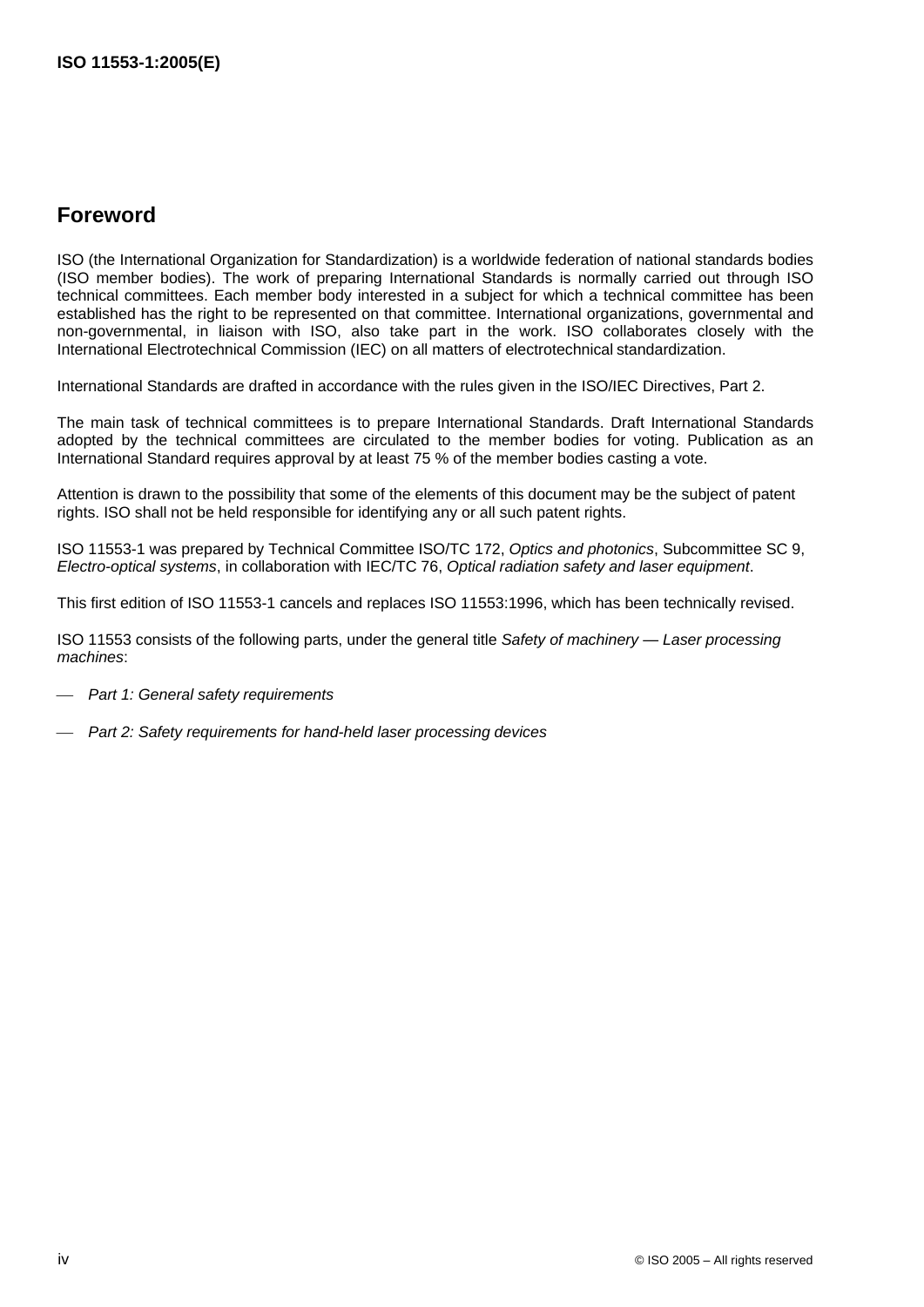### <span id="page-4-0"></span>**Introduction**

The Machinery Safety Directive issued by the Council of the EEC outlines essential and mandatory requirements that must be met in order to ensure that machinery is safe. In response, CEN/CENELEC initiated a programme to produce safety standards for machines and their applications. This part of ISO 11553 is one in that series.

It has been prepared as a harmonized standard to provide a means of conforming with the essential safety requirements of the Machinery Directive and associated EFTA Regulations.

This document is a type B standard as stated in ISO 12100-1. The provisions of this document may be supplemented or modified by a type C standard.

For machines which are covered by the scope of a type C standard and which have been designed and built according to the provision of that standard, the provisions of that type C standard take precedence over the provisions of this type B standard.

It is applicable to machines using laser radiation to process materials. The purpose of this part of ISO 11553 is to prevent injuries to persons by

- $-$  listing potential hazards generated by machines containing lasers,
- specifying safety measures and verifications necessary for reducing the risk caused by specific hazardous conditions,
- providing references to pertinent standards, and
- specifying the information which is to be supplied to the users so that they can establish proper procedures and precautions.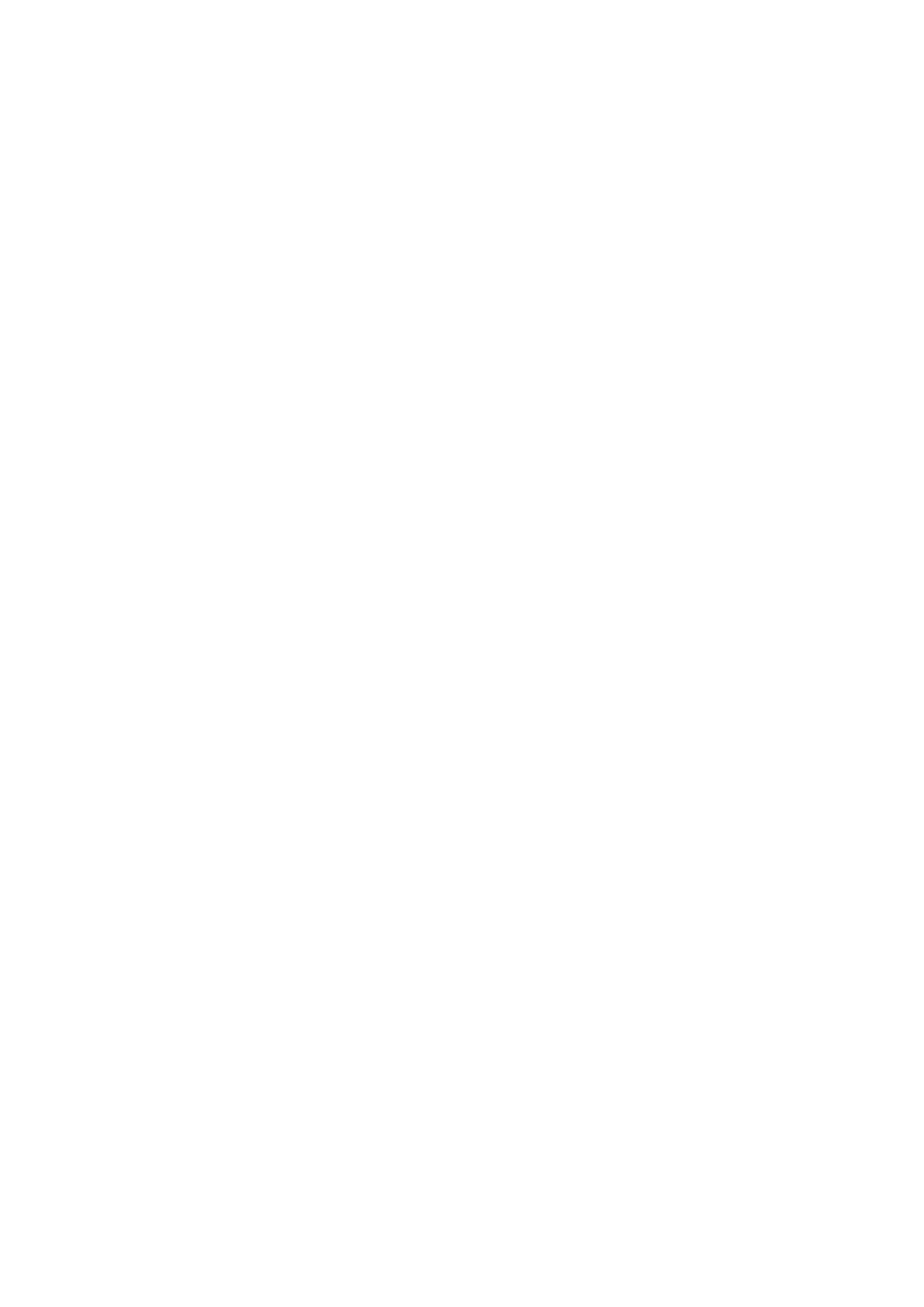# **Safety of machinery — Laser processing machines —**

# Part 1: **General safety requirements**

#### <span id="page-6-0"></span>**1 Scope**

This part of ISO 11553 describes hazards generated by laser processing machines, as defined in 3.2, and specifies the safety requirements relating to radiation hazards and hazards generated by materials and substances. It also specifies the information to be supplied by the manufacturers of such equipment.

Requirements dealing with noise as a hazard from laser processing machines are not included in this part of ISO 11553. They will be included in a subsequent amendment.

This part of ISO 11553 is not applicable to laser products, or equipment containing such products, which are manufactured solely and expressly for the following applications:

- $—$  photolithography;
- stereolithography;
- $-$  holography;
- medical applications (per IEC 60601-2-22);
- data storage.

#### <span id="page-6-1"></span>**2 Normative references**

The following referenced documents are indispensable for the application of this document. For dated references, only the edition cited applies. For undated references, the latest edition of the referenced document (including any amendments) applies.

ISO 3864:1984, *Safety colours and safety signs*

ISO 11252:2004, *Lasers and laser-related equipment — Laser device — Minimum requirements for documentation*

ISO 12100-1:2003, *Safety of machinery — Basic concepts, general principles for design — Part 1: Basic terminology, methodology*

ISO 12100-2:2003, *Safety of machinery — Basic concepts, general principles for design — Part 2: Technical principles*

ISO 13849-1:1999, *Safety of machinery — Safety-related parts of control systems — Part 1: General principles for design*

ISO 14118:2000, *Safety of machinery — Prevention of unexpected start-up*